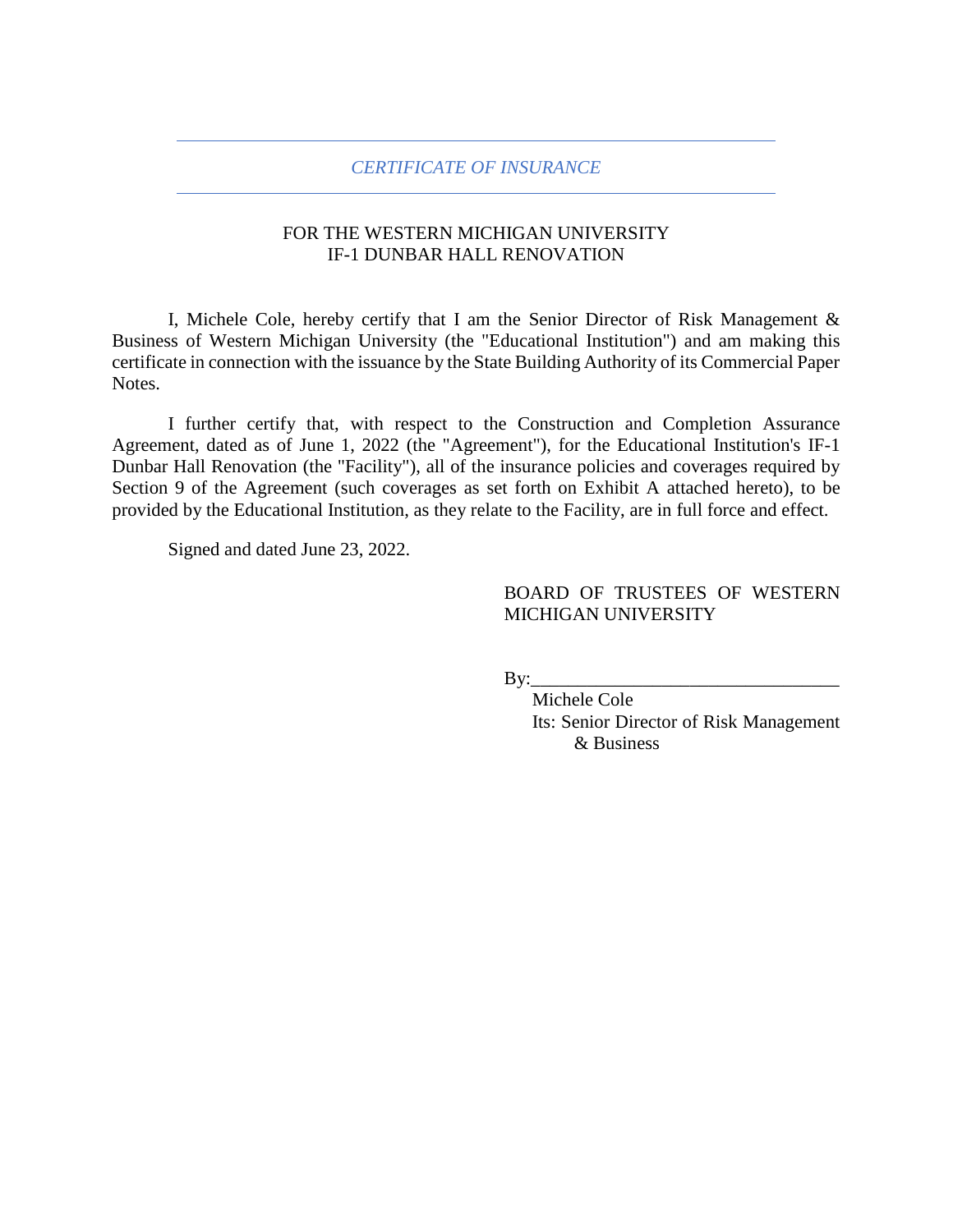### EXHIBIT A

### Construction and Completion Assurance Agreement

SECTION 9. Insurance. Upon execution of this Agreement and thereafter as the construction of the Facility permits, the Educational Institution shall keep the Facility insured against all of the following, provided that the Educational Institution shall not be required to carry a particular type of insurance as set forth below during any time period that such insurance is not available in the insurance market of the United States:

(a) "All risk" building insurance, including extended coverage, vandalism and malicious mischief, and sprinkler damage in an amount equal to 100% of the full replacement Total Facility Cost with a deductible not to exceed \$50,000.

(b) Loss or damage from explosion of steam boilers, pressure vessels or similar apparatus, now or hereafter installed in the Facility, in an amount customary to be carried in buildings of character and purpose similar to the Facility with a deductible not to exceed \$50,000.

(c) Commercial General Liability for combined property damage and bodily injury with limits of not less than \$1,000,000 per occurrence and \$2,000,000 in the aggregate per location with a deductible not to exceed \$50,000 per occurrence.

Except as hereinafter provided, all insurance policies required hereby shall be issued by insurers fully qualified under the laws of the State to provide that form of insurance in the State. Each policy issued for this Facility shall include as named insureds: the Agent, the Authority and its officers, agents and employees, the Educational Institution, the State and its officers, agents and employees, and the Trustee, as their interests may appear. Inclusion of trustees, officers, agents and employees of the Authority as insured parties is not intended to and shall not constitute a consent to or an agreement that such trustees, officers, agents and employees shall in any way be liable for any matters arising out of the acquisition, leasing, ownership or financing of the Facility and such inclusion shall not constitute a waiver of immunity of such trustees, officers, agents and employees from any such liability. All casualty loss proceeds shall be payable to the Authority and used as provided in the Trust Indenture. All liability insurance proceeds shall be payable to the Authority, its officers, agents and employees, the State, the Educational Institution, the Agent, and the Trustee, as their interests appear. All policies shall contain a provision that they may not be canceled or nonrenewed or substantially reduced as to coverage without thirty days prior written notice to the Authority, the Agent, the Trustee, the Educational Institution and the State. The policies of insurance described in the above subparagraphs may contain additional deductible and coinsurance features, but only if the Educational Institution or the State has set aside in a separate fund an amount sufficient to pay the amount required under any such additional coinsurance or deductible feature in the full amount or has otherwise provided for the payment of such amounts in a manner satisfactory to the Authority. The insurance required by this Agreement in the amounts, with the coverage and other features herein required, may be supplied through blanket insurance policies covering other properties of the Educational Institution or the State; provided that such blanket insurance will provide the full coverage required herein for the Facility and at the same time provide full coverage for all other buildings and facilities covered by such blanket insurance policies unless such blanket insurance policy or policies provide for full coverage of the